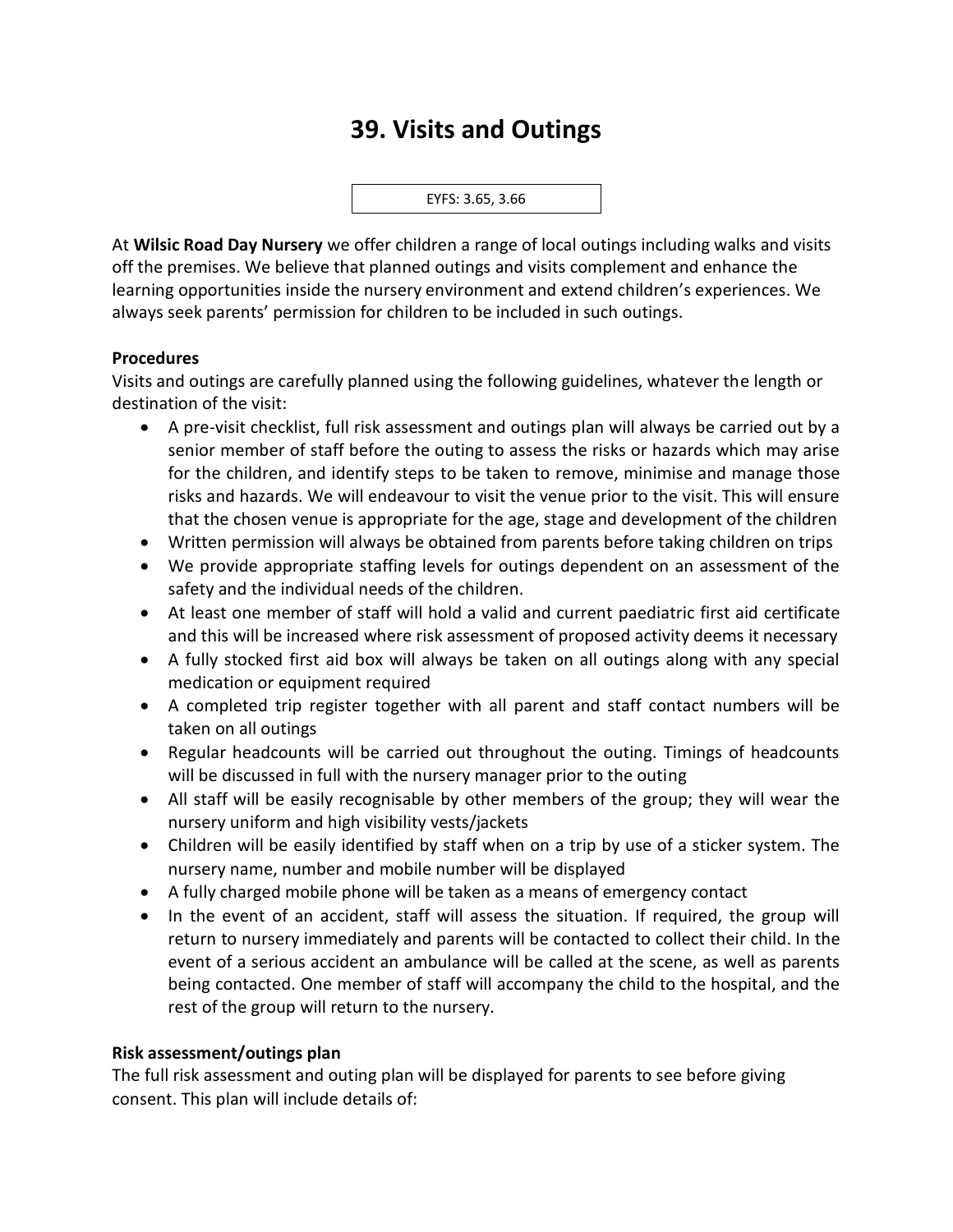- The name of the designated person in charge the outing leader
- The name of the place where the visit will take place
- The estimated time of departure and arrival
- The number of children, age range of children, the ratio of staff to children, children's individual needs and the group size
- The equipment needed for the trip, i.e. first aid kit, mobile phone, coats, safety reins, pushchairs, rucksack, packed lunch etc.
- Staff contact numbers
- Method of transportation and travel arrangements (including the route)
- Financial arrangements
- Emergency procedures
- The name of the designated first aider and the first aid provision
- Links to the child's learning and development needs.

# **Use of vehicles for outings**

- All staff members shall inform parents in advance of any visits or outings involving the transportation of children away from the nursery
- The arrangements for transporting children will always be carefully planned and where necessary additional people will be recruited to ensure the safety of the children. This is particularly important where children with disabilities are concerned
- All vehicles used in transporting children are properly licensed, inspected and maintained
- Regular checks are made to the nursery vehicle e.g. tyres, lights etc. and a logbook of maintenance, repairs and services is maintained
- The nursery vehicle is to be kept in proper working order, is fully insured for business use and is protected by comprehensive breakdown cover
- Drivers of vehicles are adequately insured
- All vehicles used are fitted to the supplier's instructions with sufficient numbers of safety restraints appropriate to the age/weight of the children carried in the vehicle. Any mini buses/coaches are fitted with 3-point seat belts
- When we use a mini bus, we check that the driver is over 21 years of age and holds a Passenger Carrying Vehicle (PCV) driving licence. This entitles the driver to transport up to 16 passengers
- When children are being transported, we maintain ratios.

When planning a trip or outing using vehicles, records of vehicles and drivers including licenses, MOT certificates and business use insurance are checked. If a vehicle is used for outings the following procedures will be followed:

- Ensure seat belts, child seats and booster seats are used
- Ensure the maximum seating is not exceeded
- All children will be accompanied by a registered member of staff
- No child will be left in a vehicle unattended
- Extra care will be taken when getting into or out of a vehicle